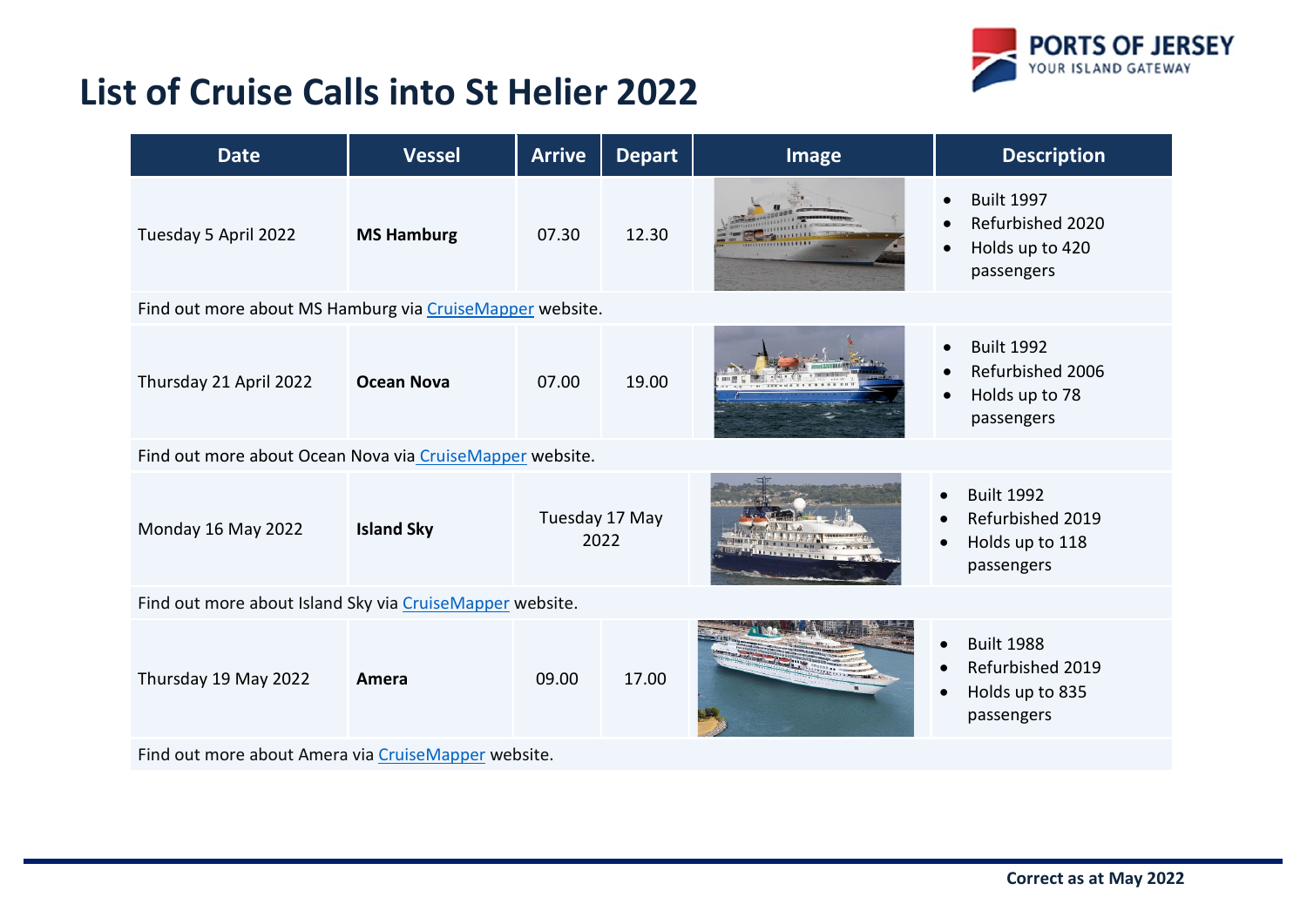

## **List of Cruise Calls into St Helier 2022**

| <b>Date</b>                                                      | <b>Vessel</b>             | <b>Arrive</b> | <b>Depart</b>    | <b>Image</b> | <b>Description</b>                                                                              |  |
|------------------------------------------------------------------|---------------------------|---------------|------------------|--------------|-------------------------------------------------------------------------------------------------|--|
| Friday 3 June 2022                                               | <b>Hanseatic Spirit</b>   | <b>TBC</b>    | <b>TBC</b>       |              | <b>Built 2021</b><br>$\bullet$<br>Holds up to 230<br>$\bullet$<br>passengers                    |  |
| Find out more about Hanseatic Spirit via CruiseMapper website.   |                           |               |                  |              |                                                                                                 |  |
| Monday 4 July 2022                                               | <b>MS Hamburg</b>         | 07.00         | 18.00            |              | <b>Built 1997</b><br>Refurbished 2020<br>Holds up to 420<br>$\bullet$<br>passengers             |  |
| Find out more about MS Hamburg via CruiseMapper website.         |                           |               |                  |              |                                                                                                 |  |
| Tuesday 19 July 2022                                             | <b>Hebridean Princess</b> | <b>TBC</b>    | 17.30<br>20 July |              | <b>Built 1964</b><br>$\bullet$<br>Refurbished 2011<br>Holds up to 60<br>$\bullet$<br>passengers |  |
| Find out more about Hebridean Princess via CruiseMapper website. |                           |               |                  |              |                                                                                                 |  |
| Thursday 21 July 2022                                            | <b>MS Hamburg</b>         | 07.00         | 18.00            |              | <b>Built 1997</b><br>Refurbished 2020<br>Holds up to 420<br>$\bullet$<br>passengers             |  |
| Find out more about MS Hamburg via CruiseMapper website.         |                           |               |                  |              |                                                                                                 |  |